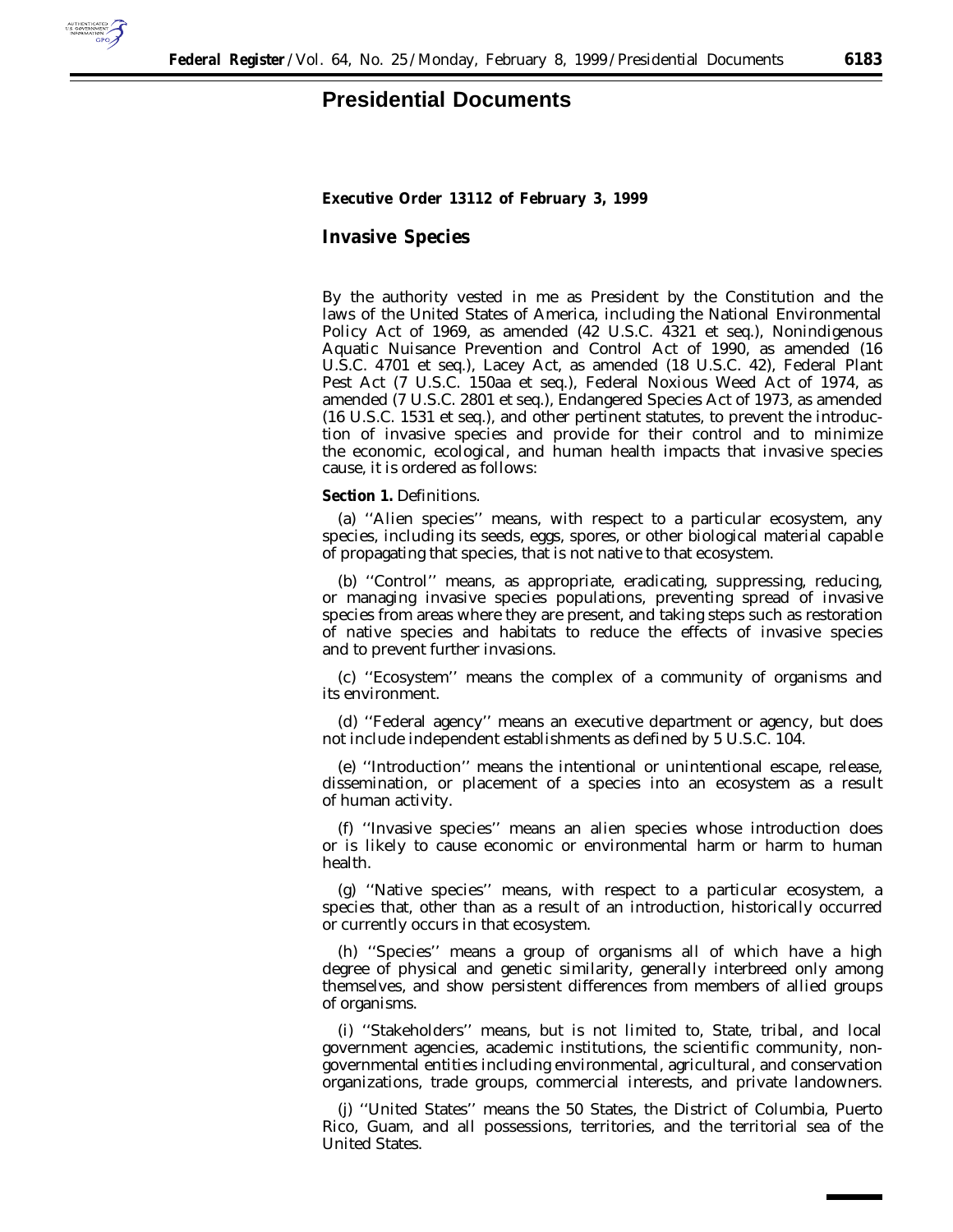**Sec. 2.** *Federal Agency Duties*. (a) Each Federal agency whose actions may affect the status of invasive species shall, to the extent practicable and permitted by law,

(1) identify such actions;

(2) subject to the availability of appropriations, and within Administration budgetary limits, use relevant programs and authorities to: (i) prevent the introduction of invasive species; (ii) detect and respond rapidly to and control populations of such species in a cost-effective and environmentally sound manner; (iii) monitor invasive species populations accurately and reliably; (iv) provide for restoration of native species and habitat conditions in ecosystems that have been invaded; (v) conduct research on invasive species and develop technologies to prevent introduction and provide for environmentally sound control of invasive species; and (vi) promote public education on invasive species and the means to address them; and

(3) not authorize, fund, or carry out actions that it believes are likely to cause or promote the introduction or spread of invasive species in the United States or elsewhere unless, pursuant to guidelines that it has prescribed, the agency has determined and made public its determination that the benefits of such actions clearly outweigh the potential harm caused by invasive species; and that all feasible and prudent measures to minimize risk of harm will be taken in conjunction with the actions.

(b) Federal agencies shall pursue the duties set forth in this section in consultation with the Invasive Species Council, consistent with the Invasive Species Management Plan and in cooperation with stakeholders, as appropriate, and, as approved by the Department of State, when Federal agencies are working with international organizations and foreign nations.

**Sec. 3.** *Invasive Species Council*. (a) An Invasive Species Council (Council) is hereby established whose members shall include the Secretary of State, the Secretary of the Treasury, the Secretary of Defense, the Secretary of the Interior, the Secretary of Agriculture, the Secretary of Commerce, the Secretary of Transportation, and the Administrator of the Environmental Protection Agency. The Council shall be Co-Chaired by the Secretary of the Interior, the Secretary of Agriculture, and the Secretary of Commerce. The Council may invite additional Federal agency representatives to be members, including representatives from subcabinet bureaus or offices with significant responsibilities concerning invasive species, and may prescribe special procedures for their participation. The Secretary of the Interior shall, with concurrence of the Co-Chairs, appoint an Executive Director of the Council and shall provide the staff and administrative support for the Council.

(b) The Secretary of the Interior shall establish an advisory committee under the Federal Advisory Committee Act, 5 U.S.C. App., to provide information and advice for consideration by the Council, and shall, after consultation with other members of the Council, appoint members of the advisory committee representing stakeholders. Among other things, the advisory committee shall recommend plans and actions at local, tribal, State, regional, and ecosystem-based levels to achieve the goals and objectives of the Management Plan in section 5 of this order. The advisory committee shall act in cooperation with stakeholders and existing organizations addressing invasive species. The Department of the Interior shall provide the administrative and financial support for the advisory committee.

**Sec. 4.** *Duties of the Invasive Species Council*. The Invasive Species Council shall provide national leadership regarding invasive species, and shall:

(a) oversee the implementation of this order and see that the Federal agency activities concerning invasive species are coordinated, complementary, cost-efficient, and effective, relying to the extent feasible and appropriate on existing organizations addressing invasive species, such as the Aquatic Nuisance Species Task Force, the Federal Interagency Committee for the Management of Noxious and Exotic Weeds, and the Committee on Environment and Natural Resources;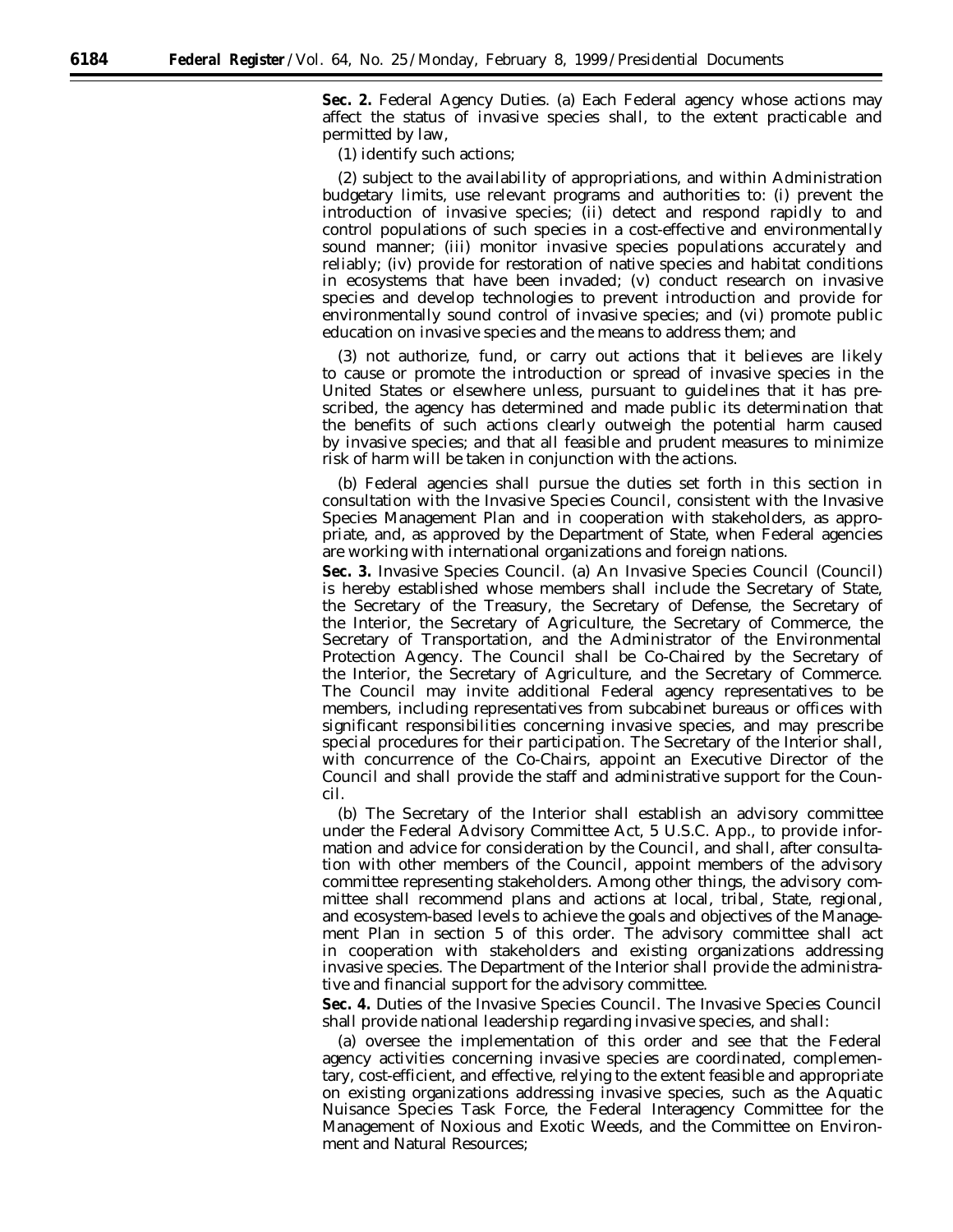(b) encourage planning and action at local, tribal, State, regional, and ecosystem-based levels to achieve the goals and objectives of the Management Plan in section 5 of this order, in cooperation with stakeholders and existing organizations addressing invasive species;

(c) develop recommendations for international cooperation in addressing invasive species;

(d) develop, in consultation with the Council on Environmental Quality, guidance to Federal agencies pursuant to the National Environmental Policy Act on prevention and control of invasive species, including the procurement, use, and maintenance of native species as they affect invasive species;

(e) facilitate development of a coordinated network among Federal agencies to document, evaluate, and monitor impacts from invasive species on the economy, the environment, and human health;

(f) facilitate establishment of a coordinated, up-to-date information-sharing system that utilizes, to the greatest extent practicable, the Internet; this system shall facilitate access to and exchange of information concerning invasive species, including, but not limited to, information on distribution and abundance of invasive species; life histories of such species and invasive characteristics; economic, environmental, and human health impacts; management techniques, and laws and programs for management, research, and public education; and

(g) prepare and issue a national Invasive Species Management Plan as set forth in section 5 of this order.

**Sec. 5.** *Invasive Species Management Plan*. (a) Within 18 months after issuance of this order, the Council shall prepare and issue the first edition of a National Invasive Species Management Plan (Management Plan), which shall detail and recommend performance-oriented goals and objectives and specific measures of success for Federal agency efforts concerning invasive species. The Management Plan shall recommend specific objectives and measures for carrying out each of the Federal agency duties established in section 2(a) of this order and shall set forth steps to be taken by the Council to carry out the duties assigned to it under section 4 of this order. The Management Plan shall be developed through a public process and in consultation with Federal agencies and stakeholders.

(b) The first edition of the Management Plan shall include a review of existing and prospective approaches and authorities for preventing the introduction and spread of invasive species, including those for identifying pathways by which invasive species are introduced and for minimizing the risk of introductions via those pathways, and shall identify research needs and recommend measures to minimize the risk that introductions will occur. Such recommended measures shall provide for a science-based process to evaluate risks associated with introduction and spread of invasive species and a coordinated and systematic risk-based process to identify, monitor, and interdict pathways that may be involved in the introduction of invasive species. If recommended measures are not authorized by current law, the Council shall develop and recommend to the President through its Co-Chairs legislative proposals for necessary changes in authority.

(c) The Council shall update the Management Plan biennially and shall concurrently evaluate and report on success in achieving the goals and objectives set forth in the Management Plan. The Management Plan shall identify the personnel, other resources, and additional levels of coordination needed to achieve the Management Plan's identified goals and objectives, and the Council shall provide each edition of the Management Plan and each report on it to the Office of Management and Budget. Within 18 months after measures have been recommended by the Council in any edition of the Management Plan, each Federal agency whose action is required to implement such measures shall either take the action recommended or shall provide the Council with an explanation of why the action is not feasible. The Council shall assess the effectiveness of this order no